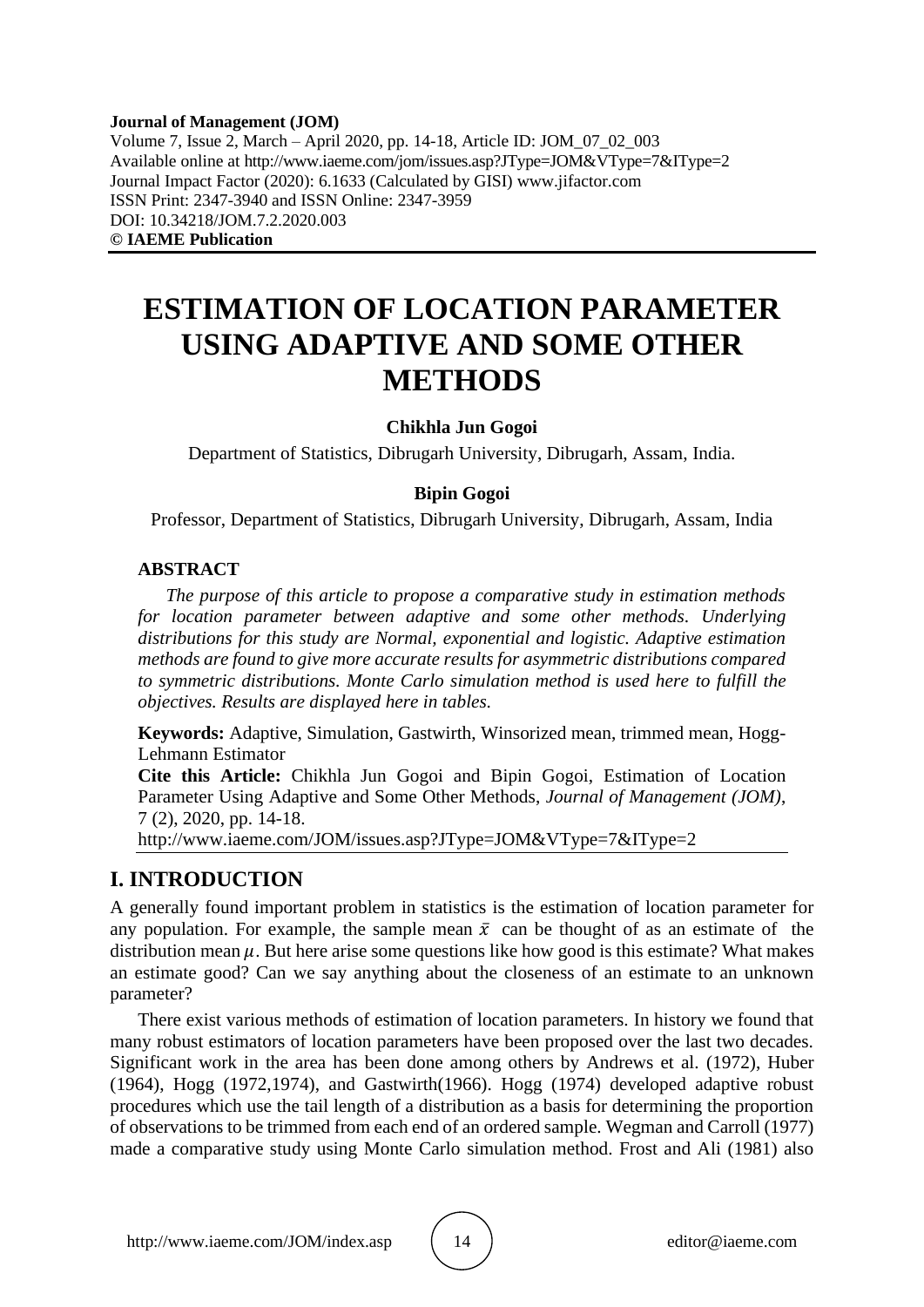made a Monte Carlo studies of some adaptive robust procedure for location. Hogg and Lenth (1984) used a selection statistic to identify the situation and trimming is used here.

In this article a study is made to compare the adaptive procedure and some other procedures for estimation of location parameter for different symmetric and asymmetric distributions.

### **2. TEST PROCEDURES**

Let us consider n order statistics  $X_{(1)}, X_{(2)}, \ldots, X_{(n)}$  corresponding to a random sample  $Y_1, Y_2,$  $\ldots$ , Y<sub>n</sub> from a distribution of continuous type possessing the density f(y,  $\theta$ ) which is symmetric about  $\theta$ . In accordance to history it is seen that many authors suggested different estimator to estimate the population location parameter. Some robust estimators which will be compared with adaptive WLS are given below.

Gastwirth(1966) formed a very simple estimator defined as

 $T = 0.3X_{[n/3 + 1]}$  +0.4 median + 0.3Y<sub>n-[n/3]</sub>

The Winsorized mean is defined as

$$
W = \frac{1}{n} \Big\{ (r_1 + 1)X_{r_1 + 1} + \sum_{i = r_1 + 2}^{n - r_2 - 1} X_i + (r_2 + 1)X_{n - r_2} \Big\}
$$

The  $100\alpha$ % trimmed mean is defined as

$$
\mathcal{T}(\alpha) = \frac{pX_{1+[n\alpha]} + \sum_{i=2+[n\alpha]}^{n-[n\alpha]-1} X_i + pX_{n-[n\alpha]}}{n(1-2\alpha)}
$$

where  $p = 1 + [n\alpha] - n\alpha$ , [t] refers to the greatest integer function.

The Hogg-Lehmann Estimator is given by

$$
H-L = median\left\{\frac{X_i + X_j}{2}\right\}, \quad 1 \le i \le j \le
$$

## **3. ADAPTIVE PROCEDURES**

It is known that for the normal distribution , the .05 trimmed mean ( or simply mean) is the best estimator. Rothenberg, Fisher and Tilanus(1964) argue that the 3/8 trimmed mean is very robust in Cauchy case. However, the best amount of trimming is dependent on the distribution from which the sample arises. In order to obtain an adaptive robust procedure for trimming , a statistic devised by Hogg(1974) and based on tail length was considered. The tail length, which is used as a measure of a distribution's tail thickness, is defined as

 $TL = \frac{\overline{U}(\beta) - \overline{L}(\beta)}{\overline{U}(\beta) - \overline{L}(\beta)}$  $\frac{\partial(\rho) - E(\rho)}{\partial(\alpha) - \bar{L}(\alpha)}$  where  $\bar{U}(t)$  and  $\bar{L}(t)$  are the means of the upper and lower t.n order

statistics, respectively. Hogg(1979) suggested that  $\beta = 0.2$  and  $\alpha = 0.5$  is a good choice for this purpose.Thus , the above tail length formula for n=30 can be written as

$$
TL = \frac{\frac{1}{6}\sum_{25}^{30}Y_i - \frac{1}{6}\sum_{1}^{6}Y_i}{\frac{1}{15}\sum_{16}^{30}Y_i - \frac{1}{15}\sum_{1}^{15}Y_i}
$$

Hogg and Length(1984) had provided some distinct criterion for the selection of estimators, such as the mean is selected as the estimator , if the empirical distribution has characteristic of tail length TL which short with TL<1.81. Again under the condition of moderate tail for the empirical distribution with  $1.81 \times T L \times 1.87$  then the 10% trimmed mean is selected as the estimator. Similarly median is selected as the estimator if empirical distribution has tails that are so long with TL>1.87. This estimation procedure, avoids unnecessary trimming of extreme values. Also the estimator is reasonably robust, even to the presence of a high percentage of outliers.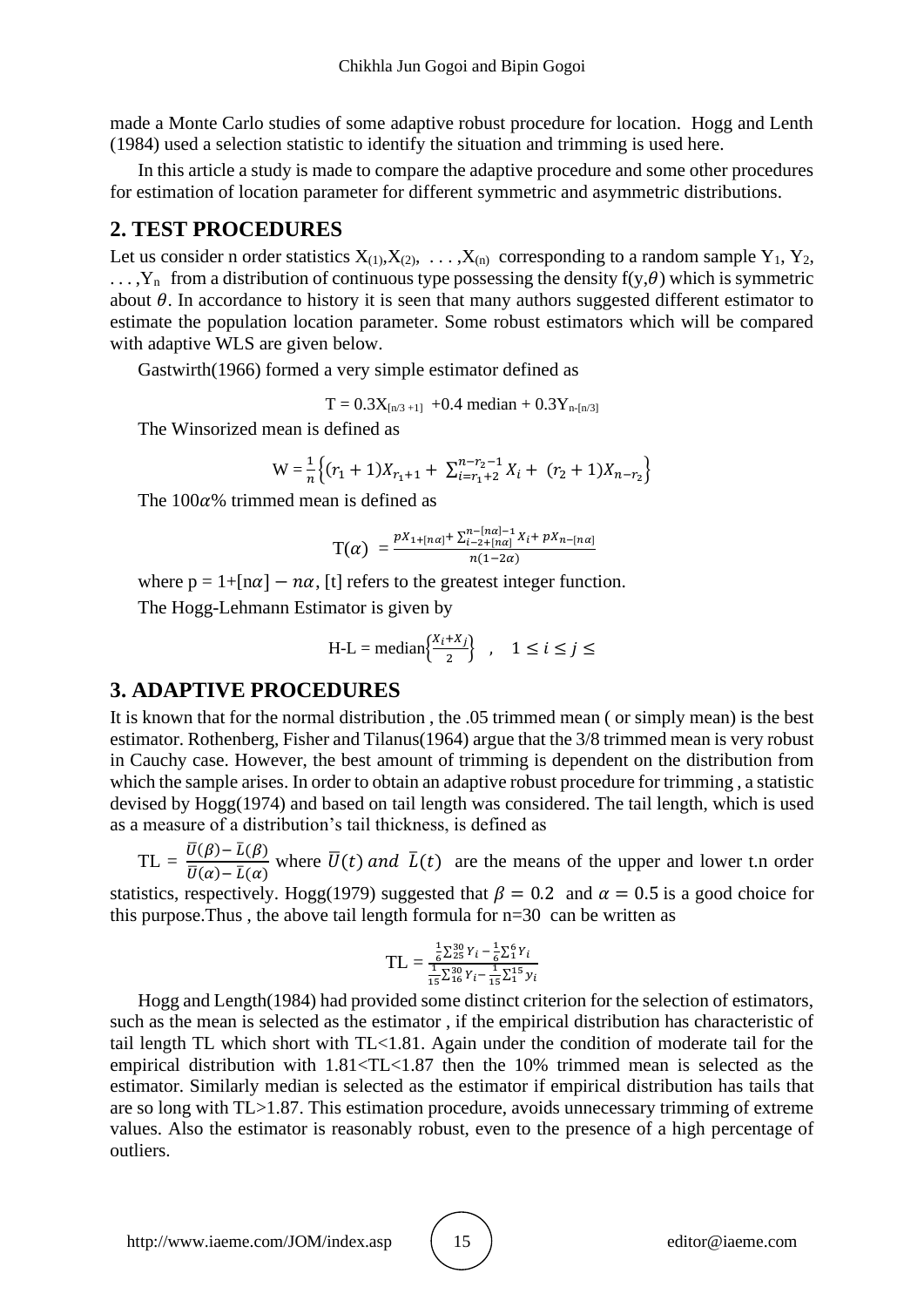# **4. ADAPTIVE WLS ESTIMATOR**

Let  $y_i$  denote the ith observation and  $\tilde{y}$  denote the median of the observations  $\{y_1,...,y_n\}$ . In order to find the appropriate weights, we begin by estimating the cdf of a symmetric distribution. Then we obtain the set  $Y_{D} = \{y_1 - \tilde{y},...,y_n - \tilde{y},-(y_1 - \tilde{y}),...,-(y_n - \tilde{y})\}\$ . Next we compute a robust estimate of the standard deviation as  $\hat{\sigma} = IQR_D/1.349$ , where  $IQR_D$  is the inter quartile range of  $Y_D$ .

The cantered and standardised observations are defined as

 $z_i = \frac{y_{i-\tilde{y}}}{\hat{\sigma}}$  $\frac{f(x)-f(y)}{\hat{\sigma}}$  for i=1,2,...,n. We then double these centred and standardised observations to obtain the set  $Z_D = \{z_1,...,z_n,-z_1,...,-z_n\}$  and denote the ith element in  $Z_D$  as  $z_{D,i}$ . At a point z we define the smoothed cdf as

$$
\widehat{F_h}(z;Z_D) = \frac{1}{2n} \sum_{i=1}^{2n} \emptyset \big( \frac{z - z_{D,i}}{h} \big)
$$

Where  $\phi(.)$  is the cdf of standard normal distribution and h=1.26n<sup>-1/3</sup> is the smoothing constant. In order to weight the observations, we need to compare z<sup>i</sup> to the corresponding normal score, which is given by  $\phi^{-1}[\widehat{F}_h(z_i; Z_D)]$ . The weights are determined by  $w_i =$  $\varnothing^{-1}[\widehat{F_h}(z_i;Z_D)]$  $\frac{\sum_{i} \sum_{i} D_{i}}{z_{i}}$  for i= 1,2,...,n. If the differences tend to normal distribution, then  $\varphi^{-1}[\widehat{F}_h(z_i; Z_D)]$  should approximate  $z_i$  for all the observations, which will produce weights near one. If an outlier that produces an extremely large or small value of  $z_i$  then it will be given a small weight.

After calculation of weights, they are applied to the observations to obtain the adaptive estimate. The WLS estimate of  $\beta$  in the model  $y_i = \beta + \epsilon_i$  is  $\hat{\beta} = \frac{\sum_{i=1}^{n} w_i^2 y_i}{\sum_{i=1}^{n} w_i^2}$  $\frac{\sum_{i=1}^{n} w_i^2 y_i}{\sum_{i=1}^{n} w_i^2}$ . Consequently  $\hat{\beta}$  is our adaptive estimator of the mean of the distribution.

## **5. SIMULATION STUDY**

A simulation study is performed in order to compare the adaptive WLS estimator to median, the 10% trimmed mean and the mean. For this study, we generate data from the Normal, Logistic, Exponential distribution. We used sample sizes of  $n = 10$ , 20,30 and for each distribution and sample size we generated 5000 data sets.

| Mean estimator<br>0.9999<br>1.0006<br>1.0019<br>Median estimator<br>1.0009<br>1.0028<br>1.0012<br>10% trimmed mean estimator<br>0.8884<br>0.9106<br>0.9531<br>Adaptive WLS estimator<br>2.0098<br>2.5720<br>2.8723<br>Gastwirth estimator<br>1.3175<br>1.5893<br>1.4590<br>Winsorized mean<br>1.2891<br>1.5412<br>1.3016<br>Hogg-Lehmann Estimator | <b>Sample Size</b> | $n=10$ | $n=20$ | $n=30$ |  |
|----------------------------------------------------------------------------------------------------------------------------------------------------------------------------------------------------------------------------------------------------------------------------------------------------------------------------------------------------|--------------------|--------|--------|--------|--|
|                                                                                                                                                                                                                                                                                                                                                    |                    | 0.8881 | 0.9032 | 0.9511 |  |

**Table 1** The Estimated Values of the Mean=1 for Various Estimators under Normal Distribution:

**Table 2** The Estimated m.s.e's for Various Estimators of the Mean under Normal Distribution:

| Sample size $\rightarrow$ |           | 20        | 30         |
|---------------------------|-----------|-----------|------------|
| Mean                      | 0.0000036 | .00000012 | 0.00000002 |
| Median                    | .000093   | 7,00008   | .0000078   |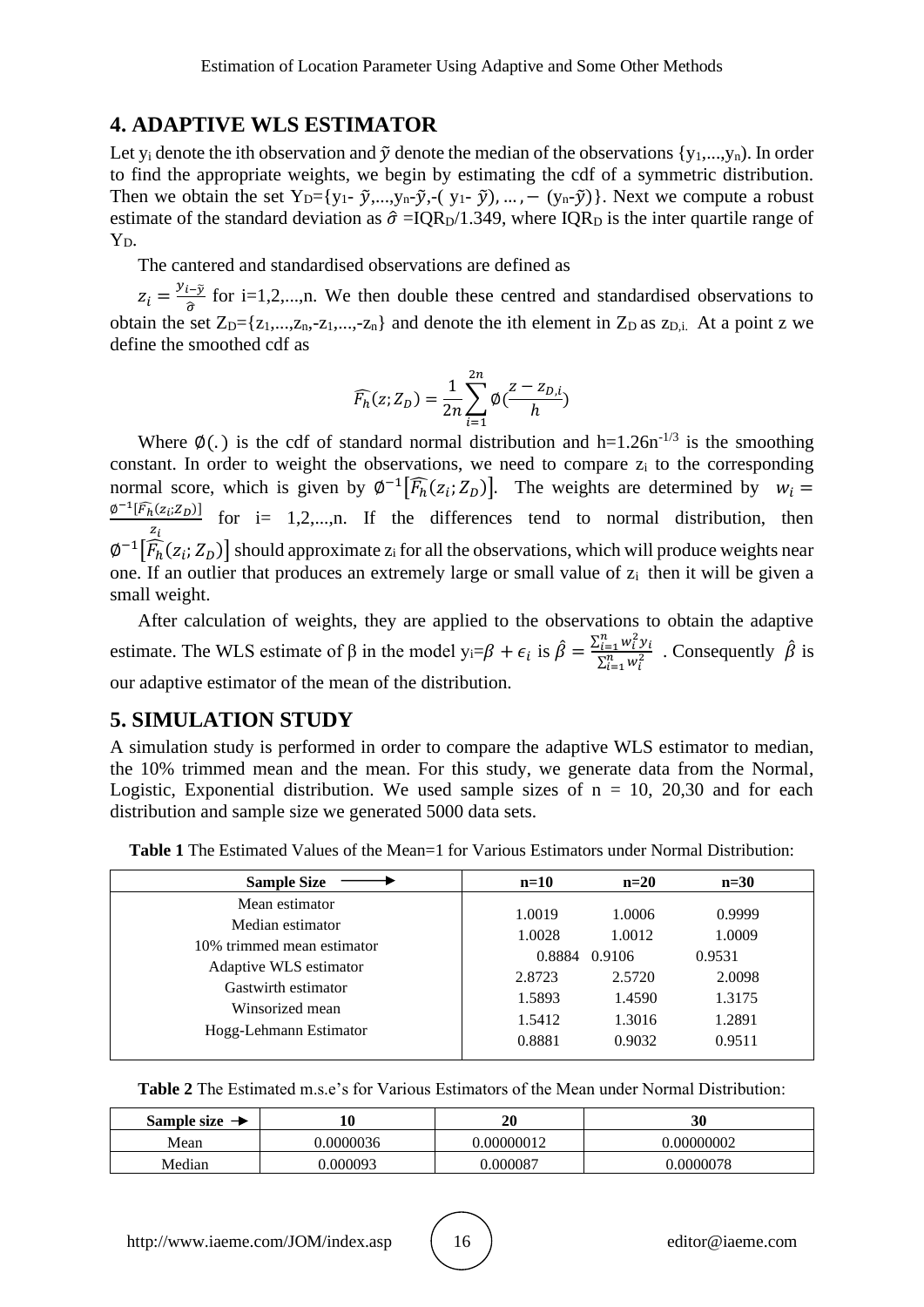| Sample size $\rightarrow$    | 10       | 20       | 30       |
|------------------------------|----------|----------|----------|
| 10% Trim Mean                | 0.001245 | 0.00107  | 0.000941 |
| <b>Adaptive WLS</b>          | 0.35055  | 0.29981  | 0.13940  |
| <b>Gastwirth Estimator</b>   | 0.13473  | 0.115239 | 0.102455 |
| Winsorized Mean<br>Estimator | 0.108864 | 0.10233  | 0.09452  |
| Hogg-Lehmann<br>Estimator    | 0.00125  | 0.00109  | 0.0009   |

**Table 3** The Estimated Values of the Mean=1 for Various Estimators under Logistic Distribution:

| <b>Sample Size</b>         | $n=10$  | $n=20$  | $n=30$  |
|----------------------------|---------|---------|---------|
| Mean estimator             | 1.0009  | 1.0005  | 1.00009 |
| Median estimator           | 2.00978 | 2.00891 | 2.00800 |
| 10% trimmed mean estimator | 1.00192 | 1.00282 | 1.00011 |
| Adaptive WLS estimator     | 0.5548  | 0.66111 | 0.86840 |
| Gastwirth estimator        | 1.50908 | 1.00827 | 1.00710 |
| Winsorized mean            | 1.00022 | 1.0067  | 1.00902 |
| Hogg-Lehmann Estimator     | 1.00018 | 1.0027  | 1.00012 |

**Table 4** The Estimated m.s.e.'s for the Different Estimators of the Mean of Logistic Distribution:

| Sample size $\rightarrow$        | 10      | 20      | 30      |
|----------------------------------|---------|---------|---------|
| Mean                             | 0.00907 | 0.00638 | 0.00285 |
| Median                           | 0.4618  | 0.3288  | 0.27933 |
| 10% Trim Mean                    | 0.00992 | 0.00841 | 0.00375 |
| <b>Adaptive WLS</b>              | 0.6489  | 0.6082  | 0.5819  |
| <b>Gastwirth Estimator</b>       | 0.28911 | 0.2487  | 0.1903  |
| <b>Winsorized Mean Estimator</b> | 0.00612 | 0.00448 | 0.00160 |
| Hogg-Lehmann Estimator           | 0.00054 | 0.00011 | 0.00009 |

**Table 5** The Estimated Values of the Mean=1 for Various Estimators under Exponential Distribution:

| Sample size-               | $n=10$ | $n=20$ | $n=30$  |
|----------------------------|--------|--------|---------|
| Mean estimator             | 0.6590 | 0.7799 | 0.8810  |
| Median estimator           | 1.3378 | 1.2891 | 1.1199  |
| 10% trimmed mean estimator | 0.9976 | 0.9991 | 0.9995  |
| Adaptive WLS estimator     | 1.0001 | 0.9999 | 1.00002 |
| Gastwirth estimator        | 0.7621 | 0.8769 | 0.9890  |
| Winsorized mean            | 0.9749 | 0.9828 | 0.9920  |
| Hogg-Lehmann Estimator     | 0.9855 | 0.9934 | 1.00023 |

| <b>Table 6</b> The Estimated m.s.e.'s for the Different Estimators of the Mean of Exponential Distribution: |
|-------------------------------------------------------------------------------------------------------------|
|-------------------------------------------------------------------------------------------------------------|

| Sample size $\rightarrow$ | LO                | 20             | 30               |
|---------------------------|-------------------|----------------|------------------|
| Mean                      | 0.01161           | 0.01096        | 0.000931         |
| Median                    | 0.0128            | 0.01063        | 0.01008          |
| 10% Trim Mean             | $5.781*10(-5)$    | $3.63*10(-5)$  | $1.46*10\sim(5)$ |
| <b>Adaptive WLS</b>       | $3.11*10\sim(-6)$ | $2.629*10(-6)$ | $1.848*10(-6)$   |